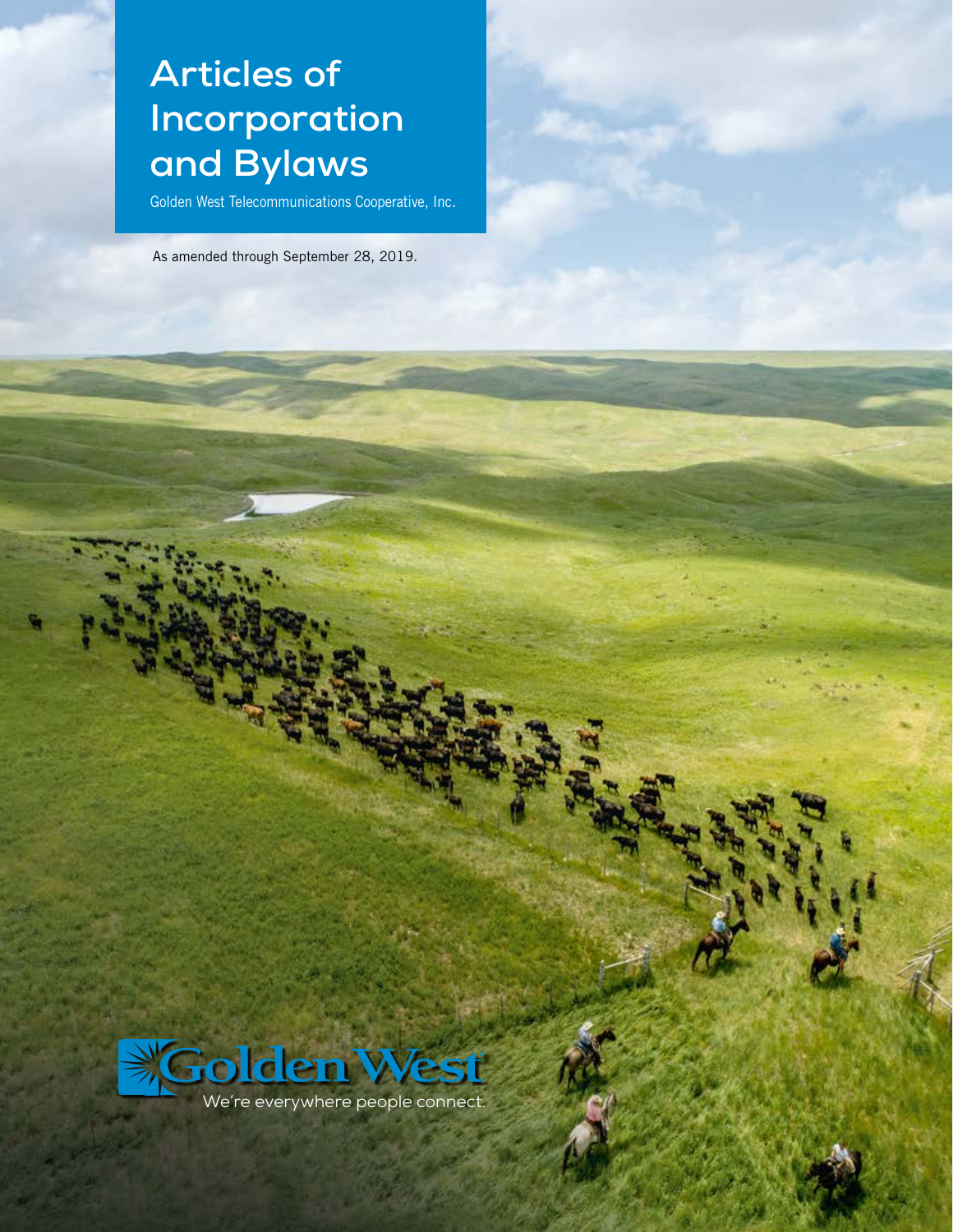## **RESTATED ARTICLES OF INCORPORATION**

|                                                 | <b>PAGE</b> |  |
|-------------------------------------------------|-------------|--|
|                                                 |             |  |
|                                                 |             |  |
| <b>ARTICLE III</b> Principal Place of Business3 |             |  |
|                                                 |             |  |

|                                                | <b>PAGE</b> |
|------------------------------------------------|-------------|
|                                                |             |
| <b>ARTICLE VI</b> Organizational Structure and |             |
|                                                |             |
|                                                |             |

## **BYLAWS**

| <b>ARTICLE I</b>   |                                          |  |
|--------------------|------------------------------------------|--|
| Section 1          | Requirements for Membership5             |  |
| Section 2          |                                          |  |
| Section 3          |                                          |  |
| Section 4          | Conversion of Membership 5               |  |
| Section 5          | Membership and                           |  |
| Section 6          | Purchase of Communication Service 6      |  |
| Section 7          |                                          |  |
| <b>ARTICLE II</b>  | <b>RIGHTS AND LIABILITIES OF MEMBERS</b> |  |
| Section 1          |                                          |  |
| <b>ARTICLE III</b> | <b>MEETINGS OF MEMBERS</b>               |  |
| Section 1          |                                          |  |
| Section 2          |                                          |  |
| Section 3          |                                          |  |
| Section 4          |                                          |  |
| Section 5          |                                          |  |
| Section 6          |                                          |  |
| <b>ARTICLE IV</b>  | <b>DIRECTORS</b>                         |  |
| Section 1          |                                          |  |
| Section 2          | Election and Tenure of Office8           |  |
| Section 3          |                                          |  |
| Section 4          |                                          |  |
| Section 5          | Removal of Directors by Members 9        |  |
| Section 6          |                                          |  |
| Section 7          |                                          |  |
| <b>ARTICLE V</b>   | <b>MEETINGS OF DIRECTORS</b>             |  |
| Section 1          |                                          |  |
| Section 2          |                                          |  |
| Section 3          | Notice of Directors' Meetings9           |  |
| Section 4          |                                          |  |

## ARTICLE VI OFFICERS

| <b>ARTICLE VI</b>      |                                                           |
|------------------------|-----------------------------------------------------------|
| Section 3              | Removal of Officers and  10<br><b>Agents of Directors</b> |
| Section 4              |                                                           |
| Section 5              |                                                           |
| Section 6              |                                                           |
| Section 7              |                                                           |
| Section 8              |                                                           |
| Section 9              |                                                           |
| Section 10             |                                                           |
| Section 11             |                                                           |
| <b>ARTICLE VII</b>     | <b>NON-PROFIT CORPORATION</b>                             |
| Section 1              | Interest or Dividends on  11                              |
|                        | Capital Prohibited                                        |
| Section 2              | Patronage Capital in Connection with                      |
|                        | Furnishing Communication Service 11                       |
|                        | ARTICLE VIII DISPOSITION OF PROPERTY  12                  |
|                        |                                                           |
| <b>ARTICLE IX</b>      |                                                           |
| <b>ARTICLE X</b>       | <b>FINANCIAL TRANSACTIONS</b>                             |
| Section 1              |                                                           |
| Section 2              |                                                           |
| Section 3              |                                                           |
| Section 4              |                                                           |
| <b>ARTICLE XI</b>      | <b>MISCELLANEOUS</b>                                      |
|                        |                                                           |
| Section 1              | Membership in Other Organizations  13                     |
| Section 2              |                                                           |
| Section 3<br>Section 4 | Rules and Regulations  13                                 |
|                        | Accounting System and Reports  13                         |
| <b>ARTICLE XII</b>     | <b>AMENDMENTS</b>                                         |
| Section 1              |                                                           |
| Section 2              |                                                           |

## Reprinted October 2019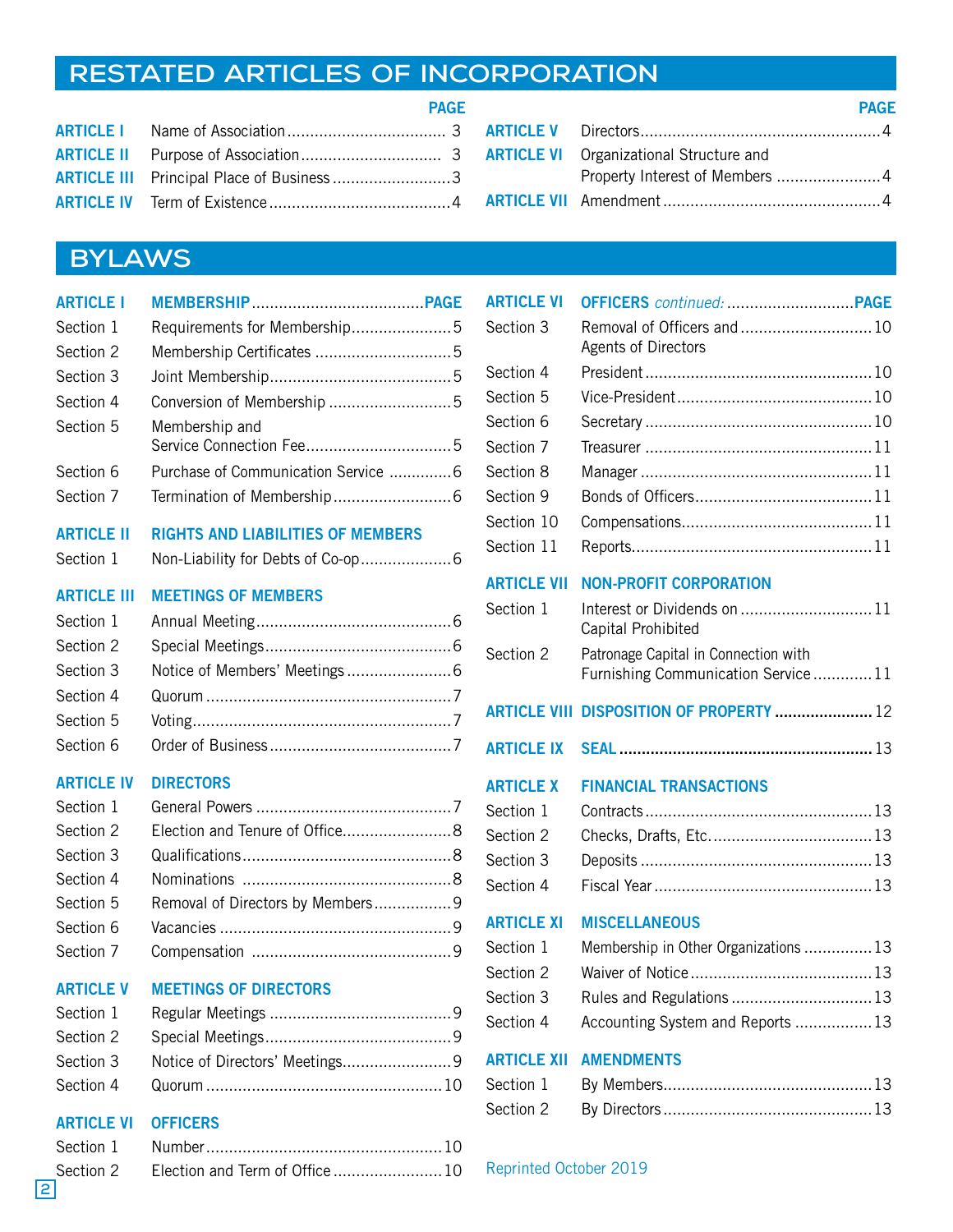## **RESTATED ARTICLES OF INCORPORATION**



## ARTICLE I – NAME OF ASSOCIATION

The name of this Association shall be GOLDEN WEST TELECOMMUNICATIONS COOPERATIVE, INC. ARTICLE II – PURPOSE OF ASSOCIATION

The purpose for which this organization is formed is to furnish, improve, and expand communication service on a cooperative basis:

- (a) To borrow money, to make and issue bonds, notes, and other evidences of indebtedness, secured or unsecured, for monies borrowed or in payment for property acquired, or for any of the objects or purposes of the Cooperative, and other evidences of indebtedness by mortgages, or deed or deeds of trust, upon, or by the pledge of or other lien upon, all or any of the property rights, privileges, or permits of the Cooperative, wheresoever situated, acquired or to be acquired, when authorized, and upon such terms and conditions as may be determined by the Board of Directors without the vote or consent of the members of the Cooperative;
- (b) To acquire, own, hold, use, exercise; and, to the extent permitted by law, to sell, mortgage, pledge, hypothecate, and in any manner dispose of franchises, rights, privileges, licenses, rights-of-way and easements necessary, and exercise all privileges of ownership over such real or personal property as may be necessary or convenient for the conduct and operation of the business of the association or incidental thereto;
- (c) To establish, own, conduct, and operate retail and wholesale stores at its telephone exchanges and at such places as may be determined by its Board of Directors; to buy, sell, or lease communication equipment, devices, telephonic instruments, radios, televisions, accessories, and parts thereto, communication systems, including installation, engineering, and maintenance services for aforesaid items or services related thereto, or anything as may be necessary or convenient for the conduct and operation of the foregoing business of said association or incidental thereto;

KNOW ALL MEN BY THESE PRESENTS that the following Restated Articles of Incorporation, adopted on September 28, 2019, supersede all existing Articles of Incorporation and Amendments.

- (d) To draw, make, accept, endorse, guarantee, execute, and issue promissory notes, bills of exchange, drafts, warrants, certifications, and all kinds of obligations and negotiable or transferable instruments for any purpose that is deemed necessary to further the objects for which this association is formed, and to give a lien on any of its property as security therefor;
- (e) To acquire, own, and develop any interest in patents, trademarks, and copyrights connected with or incidental to the business of the association;
- (f) To cooperate with the other similar associations in creating central, regional, or national agencies for any of the purposes for which this association is formed, and to become a member of such agencies as now are or hereafter may be in existence;
- (g) To have and exercise, in addition to the foregoing, all powers, privileges, and rights conferred on ordinary corporations and cooperative associations by the statutes of this State, and all powers and rights incidental or conducive to carrying out the purposes for which this association is formed; but the enumeration of the foregoing powers shall not be held to limit or restrict in any manner the general powers which may by law be possessed by this association, all of which are hereby expressly claimed; and
- (h) To organize and maintain all forms of communications services to include voice, data transmission, video, community antenna television, and shall include all facilities or systems used in the rendition of said service.

#### ARTICLE III – PRINCIPAL PLACE OF BUSINESS

The Association shall have its principal place of business in the town of Wall, South Dakota, and places of business of the Cooperative may be established in such places and counties within and without the State of South Dakota in which said Cooperative is authorized to operate as may be determined from time to time by the Board of Directors of said Cooperative.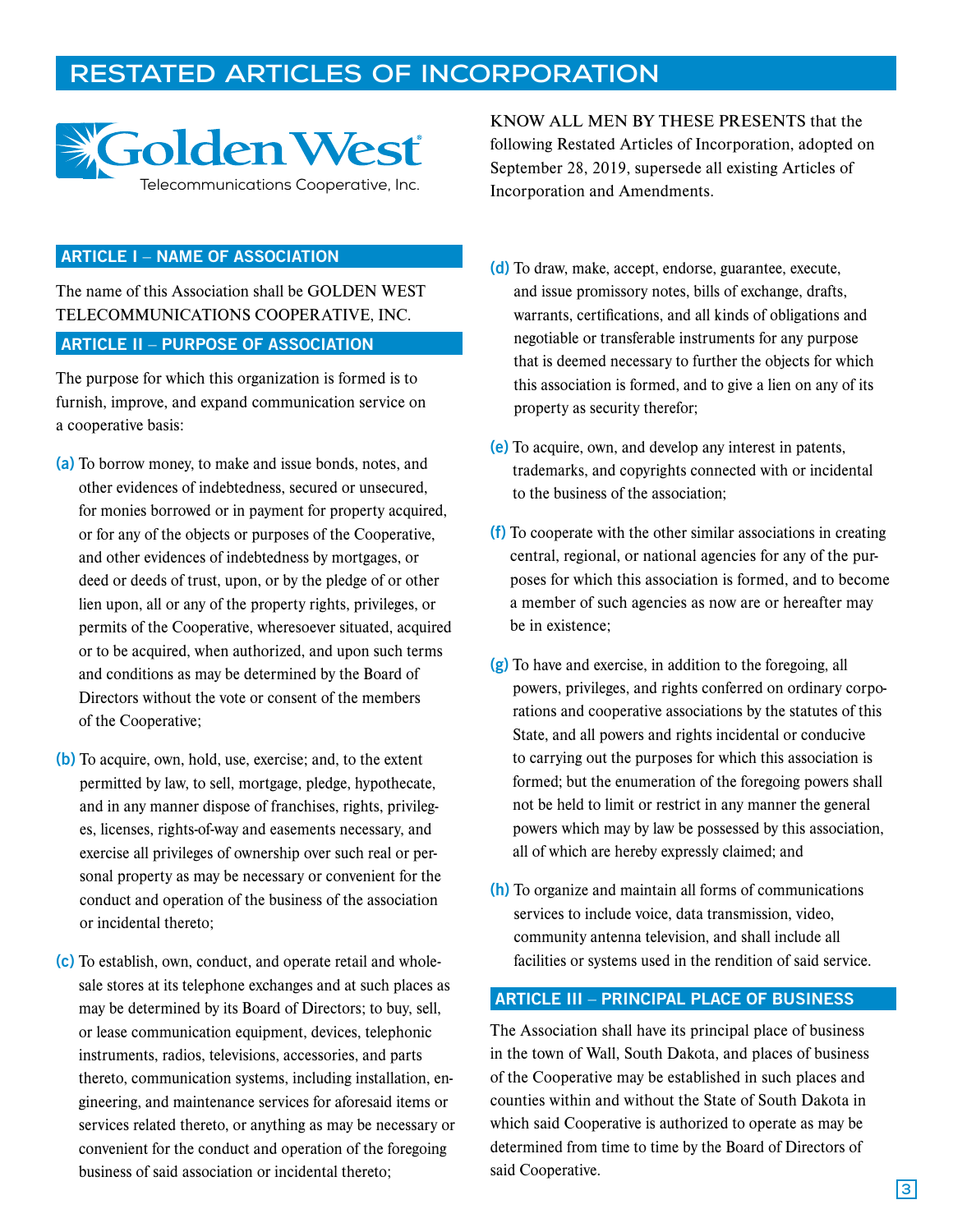## ARTICLE IV – TERM OF EXISTENCE

The term for which this Association shall exist shall be perpetual.

## ARTICLE V – DIRECTORS

- (a) The number of directors of this Association shall be fifteen (15), elected for four-year terms, and the terms shall be staggered.
- (b) Directors shall be elected by ballot by the members in such manner for such terms as the Bylaws may prescribe.
- (c) No person shall be eligible to become or remain a director of the Association who is not a member and is not presently residing in the area serviced or to be served by the Association, or is in any way employed by or financially interested in selling communication service or supplies, or constructing or maintaining communication facilities, other than a business operating on a cooperative basis for the purpose of furthering rural communications. Upon establishment of the fact that a director is holding office in violation of any of the foregoing provisions, the Board of Directors shall remove such director from office. Nothing contained in the Section, shall affect in any manner whatsoever, the validity of any action taken at any meeting of the Board of Directors.
- (d) Any person including a partnership, a firm, an unincorporated association, a co-operative, a corporation, or a body politic, may become a member in accordance with the Bylaws.
- (e) To the fullest extent permitted by South Dakota law governing this cooperative as the same exists or may hereafter be amended, a director of this cooperative shall not be personally liable to the Cooperative or its members for monetary damages for breach of fiduciary duty as a director, except for liability:
	- (1) For any breach of the director's duty of loyalty to the Cooperative or its members;
	- (2) For acts or omissions not in good faith or which involve intentional misconduct or a knowing violation of law;
- (3) For any violation of Section 47-17-7 of the South Dakota Codified Laws; or
- (4 ) For any transaction from which the director derived an improper personal benefit.

## ARTICLE VI – ORGANIZATIONAL STRUCTURE AND PROPERTY INTEREST OF MEMBERS

The Cooperative shall be an organization without capital stock and the interest of the members shall be unequal. The general rules applicable to all members by which the rights and interest, respectively, of each member shall be determined and fixed as follows:

- (a) Upon liquidation after:
	- (1) all debts and liabilities, and;
	- (2) all capital furnished through patronage shall have been retired as provided in the Bylaws and rules adopted by directors, the remaining property and assets of the Cooperative shall be distributed among the members and former members in good standing at the time that said membership ceased: all of the foregoing in the proportion which the aggregate patronage of each bears to the total patronage of all of such qualified members.
- (b) No members shall be liable for the debts of the Association in any amount greater than his/her unpaid account owing to said Cooperative.

## ARTICLE VII – AMENDMENT

These Restated Articles of Incorporation may be amended in the manner provided by statute.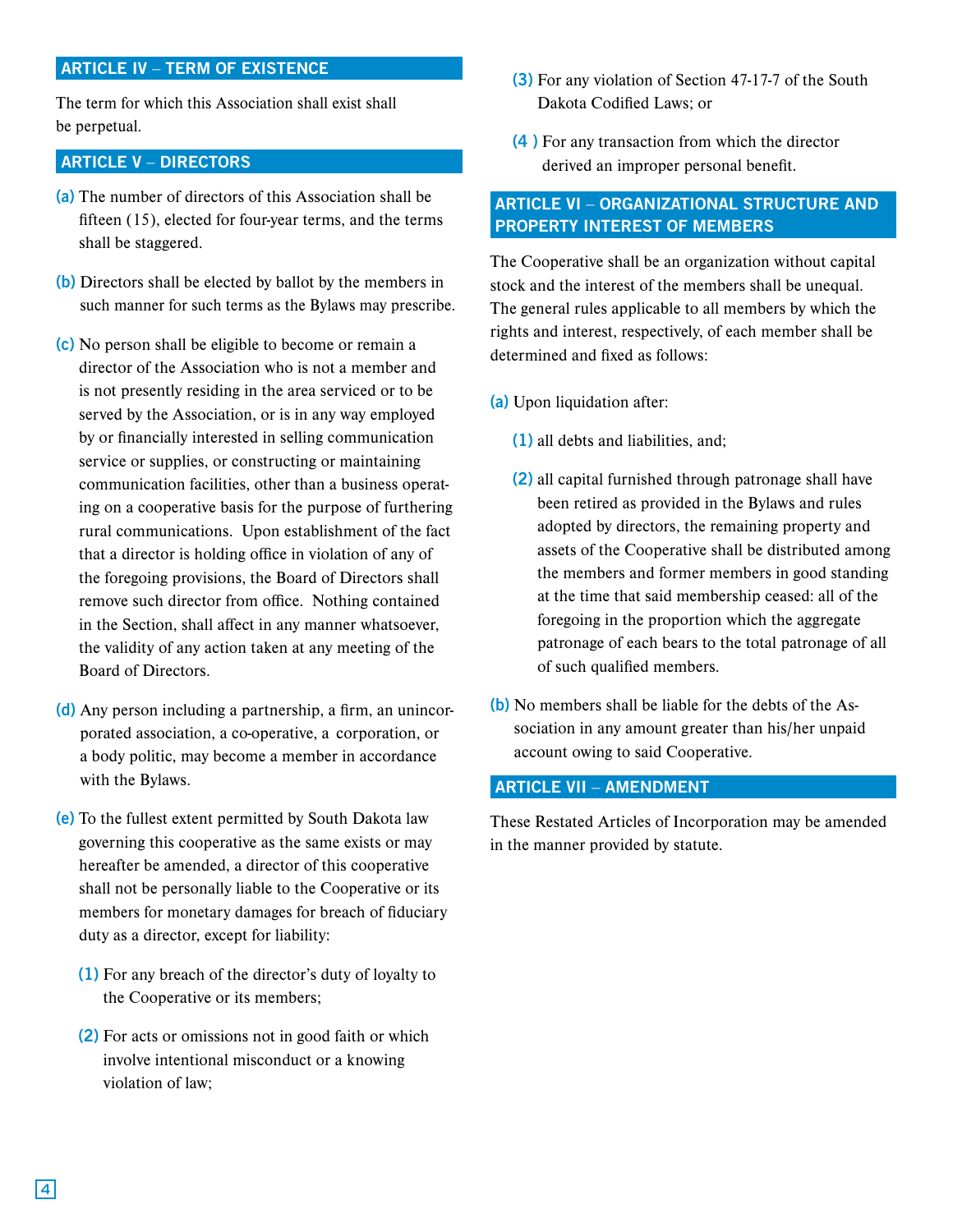## **BYLAWS**



It shall be the aim of GOLDEN WEST TELECOMMUNICATIONS COOPERATIVE, INC. to provide dependable area-wide communication service on the Cooperative plan and at the lowest cost consistent with sound economy and good management.

## ARTICLE I – MEMBERSHIP

SECTION I – Requirements for Membership

Any person, firm, association, corporation, or body politic, or subdivision thereof; may become a member of Golden West Telecommunications Cooperative, Inc., (hereinafter called the "Cooperative or the Co-op") by:

- (a) Agreeing to purchase from the Cooperative two-way communication service (hereinafter called "communication service") and not including video service, in accordance with established tariffs as hereinafter specified;
- (b) Agreeing to comply with and be bound by the Articles of Incorporation and Bylaws of the Cooperative and any rules and regulations adopted by the Board of Directors (hereinafter called the "Board"); and
- (c) No member may hold more than one membership interest in the Cooperative, and no membership shall be transferable except by conversion as hereinafter provided.

## SECTION 2 – Membership Certificates

No membership certificate shall or need be issued. The current billing record of the Co-op as maintained at the general headquarters office, or at any branch office, shall constitute the membership record. A person, firm, partnership, association, corporation, or political subdivision thereof; may have more than one billing record, but multiple billing records shall constitute one membership record.

#### SECTION 3 – Joint Membership

One or more persons may apply for a joint membership and, subject to their compliance with the requirements of Section 1 of this Article, may be accepted for such membership. Without limiting the generality of the foregoing, the effect of the holders of a joint membership shall be as follows:

(a) The presence at a meeting of either or both shall be regarded as the presence of one member and shall constitute a joint waiver of notice of the meeting;

- (b) The vote of either separately or both jointly shall constitute one joint vote and if a person is a joint member with more than one other person who may be absent from the meeting, he/she is entitled to one vote only, whether he/she holds an individual membership or one or more joint memberships;
- (c) A waiver of notice signed by either or both shall constitute a joint waiver;
- (d) Notice to either shall constitute notice to both:
- (e) Expulsion of either shall terminate the joint membership;
- (f) Withdrawal of either shall terminate the joint membership; and
- (g) Either, but not both, may be elected or appointed as an officer or director, provided that both meet the qualifications for such office.

#### SECTION 4 – Conversion of Membership

- (a) A membership may be converted to a joint membership upon the written request of the holder thereof and the agreement by such holder and his or her joint member to comply with the Articles of Incorporation, Bylaws and any rules and regulations adopted by the Board of Directors.
- (b) Upon the death of either party to the joint membership, such membership shall be held solely by the survivor, and appropriate record thereof shall be made upon the membership record after the Cooperative has been notified of the death; provided, however, that the estate of the deceased shall not be released from any debts due the Cooperative, and the surviving spouse shall also be liable for such debts.

### SECTION 5 – Membership and Service Connection Fee

No membership fee shall be assessed any member for communication service. Upon actual receipt of communication service from the Co-op, the applicant for such service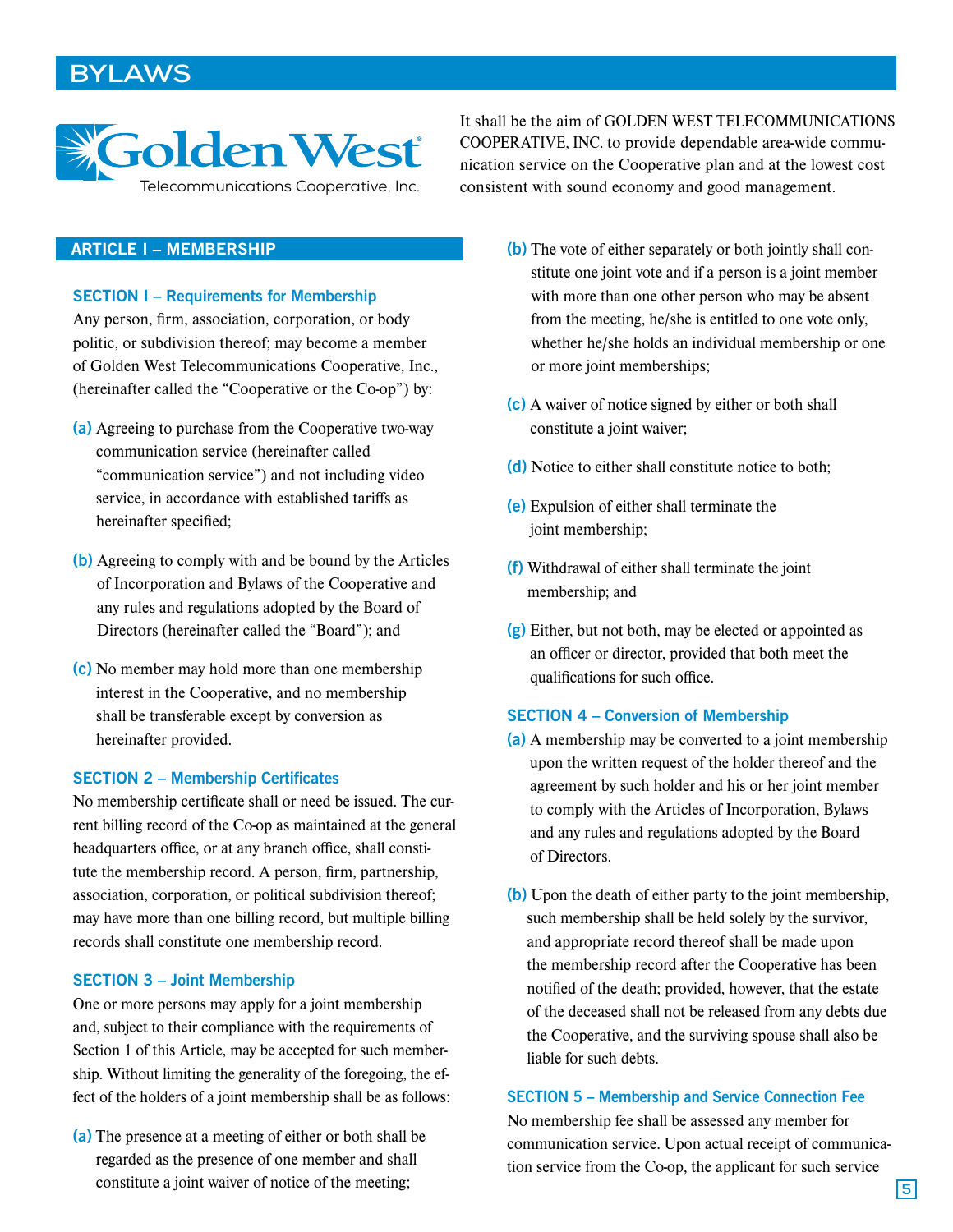shall become a member. Discontinuance of such service shall terminate membership in the Co-op.

Notwithstanding the foregoing, the Board of Directors may, at such time and in such manner, put into effect, a connection fee that is in accordance with the rules and regulations and tariffs adopted by the Board of Directors. Such connection fee for any new connections must be charged in all cases prior to obtaining new communication service. Existing members receiving service, either directly from the Co-op, or by virtue of an acquisition or an exchange furnishing service by the Co-op, shall not be charged a connection fee. Any membership fee collected prior to the enactment of this section shall be considered a connection fee.

#### SECTION 6 – Purchase of Communications Service

Each member shall take communication service from the Co-op to be used on the premises specified in the application for membership and service and shall pay therefore at rates as established by the Board and pay such amounts owed by the member as and when the same shall become due and payable; provided however, that the Board may limit the amount of communication service which the Cooperative shall be required to furnish to any one member.

#### SECTION 7 – Termination of Membership

- (a) Any member may withdraw from membership upon compliance with such uniform terms and conditions as the Board may prescribe. The Board may, by the affirmative vote of not less than two-thirds of all the directors, expel any member who fails to comply with any of the provisions of the Articles of Incorporation, Bylaws, or any rules or regulations adopted by the Board, but only if such member shall have been given written notice by the Secretary that such failure shall have continued for at least ten days after such notice was given. Any expelled member may be reinstated by vote of the members at any Annual or Special Meeting. The membership of a member who has not permitted the installation of service within thirty days after he/ she has been notified service is available to him/her, or of a member who has ceased to purchase communication service from the Co-op, shall be canceled by resolution of the Board.
- (b) Upon the withdrawal, death, cessation of existence or expulsion of a member, the membership of such member shall thereupon terminate. Termination of membership in any manner shall not release a member or member's estate from any debts due the Co-op.

## ARTICLE II – RIGHTS AND LIABILITIES OF MEMBERS

#### SECTION I – Non-Liability for Debts of the Co-op

The private property of the member shall be exempt from execution or other liability for the debts of the Co-op and no member shall be liable or responsible for any debts or liabilities of the Co-op.

## ARTICLE III – MEETING OF MEMBERS

#### SECTION 1 – Annual Meeting

Beginning with the year 1968, the Annual Meeting of the members shall be held at any time after the first day of May of each year, on a date and at a place to be selected by the Board of Directors, as shall be designated in the notice of meeting for the purpose of electing directors, passing upon reports for previous fiscal year and transacting such other business as may come before the meeting. It shall be the responsibility of the Board to make adequate plans and preparations for the Annual Meeting. Failure to hold the Annual Meeting at the designated time shall not cause forfeiture or dissolution of the Cooperative.

#### SECTION 2 – Special Meetings

Special Meetings of the members may be called by the President, Board, or members having one-fifth of the votes entitled to be cast at such meeting. It shall be the duty of the Secretary to cause notice of such meeting to be given as hereinafter provided. Special Meetings of the members may be held at any place as shall be designated by the Board of Directors specified in the Notice of the Special Meetings.

#### SECTION 3 – Notice of Members Meeting

Written notice stating the place, day and hour of the meeting, and, in case of a Special Meeting at which business requiring special notice is to be transacted, the purpose or purposes for which the meeting is called, shall be delivered not less than ten days nor more than thirty days before the date of the meeting, either personally or by mail, by or at the direction of the Secretary, or upon a default in duty by the Secretary, by the persons calling the meeting, to each member. If mailed, such notice shall be deemed to be delivered when deposited in the United States mail, addressed to the member as it appears on the records of the Co-op, with postage thereon prepaid. The failure of any member to receive notice of an Annual or Special Meeting of the members shall not invalidate any action which may be taken by the members at any such meeting.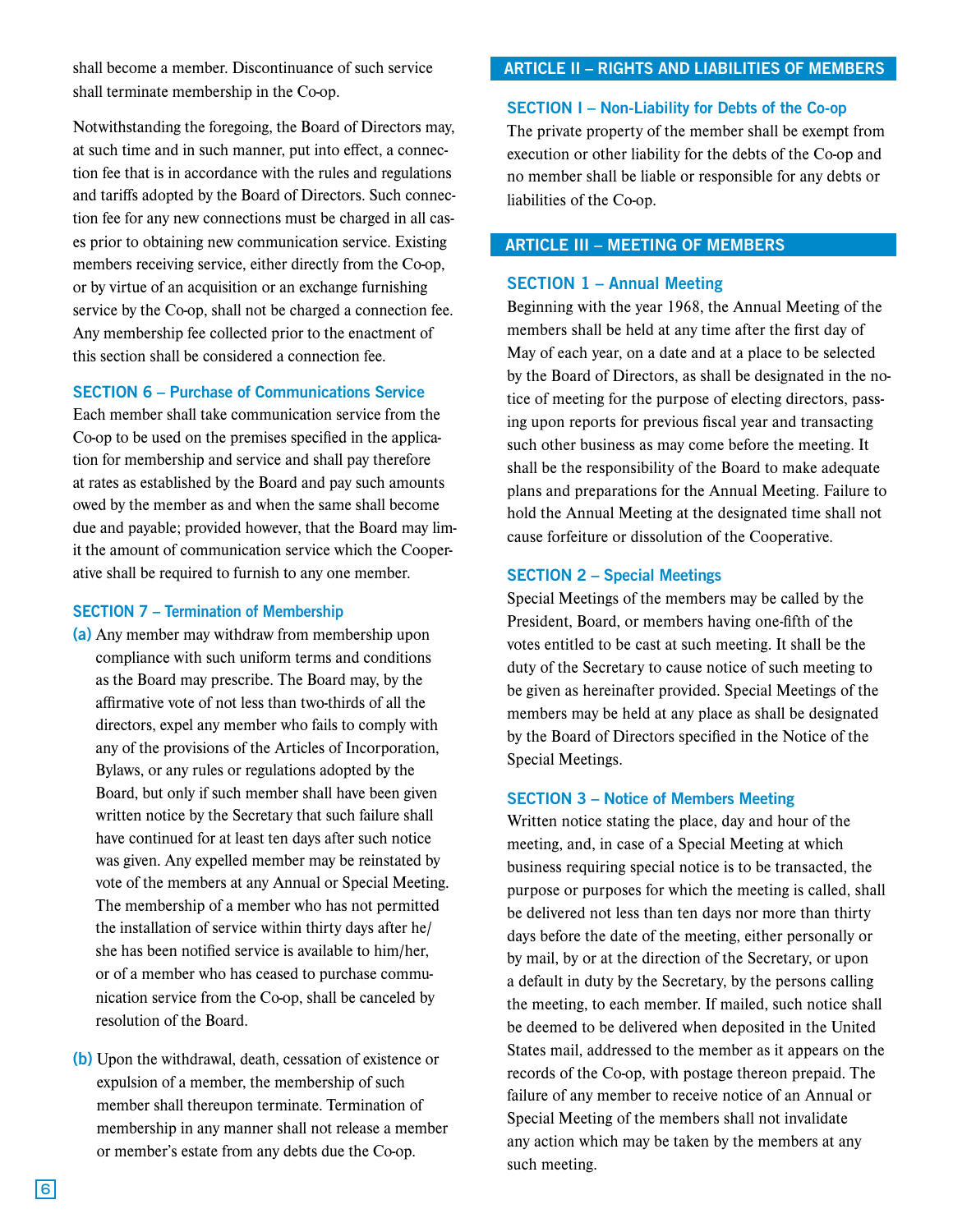## SECTION 4 – Quorum

A quorum at any member meeting shall be ten percent of the first one hundred members, plus five percent of additional members present in person; provided a quorum shall never be more than fifty members nor less than five members, or a majority of all members, whichever is smaller. Members represented by signed vote may be counted in computing a quorum only as to those questions as to which the signed vote is taken.

## SECTION 5 – Voting

Except as permitted in this Section, no person other than a member may vote at any member meeting.

- (a) A person, partnership, unincorporated association, another cooperative, corporation, body politic, or a joint member as limited in Article I, may become a member of this Cooperative but shall be entitled to only one vote;
- (b) A member owning membership, or more than one membership, gains no additional vote thereby;
- (c) Voting by proxy shall not be allowed; and
- (d) In the absence of written notice that some person has been designated to represent a member who is other than a natural person, such member may be represented by any of its principal officers. An individual may represent more than one such member, and may also vote as an individual if he/she is a member.

#### SECTION 6 – Order of Business

The order of business at the Annual Meeting of the members and, so far as possible, at all other meetings of the members, shall be essentially as follows, except as otherwise determined by the members of such meeting:

- (a) Report on the number of members present in person in order to determine the existence of a quorum;
- (b) Reading of the Notice of the Meeting and Proof of the Due Publication or mailing thereof, or the waiver or waivers of notice of the meeting, as the case may be;
- (c) Reading of unapproved minutes of previous meetings of the members and the taking of necessary action thereon;
- (d) Presentation and consideration of reports of officers, directors and committees;
- (e) Election of directors;
- (f) Unfinished business;
- (g) New business; and
- (h) Adjournment.

## ARTICLE IV – DIRECTORS

#### SECTION 1 – General Powers

The business affairs of the Cooperative shall be managed by a board of fifteen directors, which shall be composed of members elected from and residing within the following districts served by the Cooperative:

- (a) District 1 shall have two directors, which District shall consist of the area served by the Cooperative from the Enning (985), Rural Faith (739), Maurine (748), New Underwood (754), and Wicksville (798) exchanges; and
- b) District 2 shall have two directors, which District shall consist of the area served by the Cooperative from the Creighton (457), Kadoka (837), Milesville (544), Philip (859), Quinn (386), Wall (279), and Wasta (993) exchanges;
- (c) District 3 shall have two directors, which District shall consist of the area served by the Cooperative from the Belvidere (344), Hayes (567), Midland (843), Murdo (669), Vivian (683), White River (259), and Wood (452) exchanges;
- (d) District 4 shall have two directors, which District shall consist of the area served by the Cooperative from the Long Valley (462), Martin (685), Mission (856), and Rosebud (747) exchanges;
- (e) District 5 shall have two directors, which District shall consist of the area served by the Cooperative from the Ardmore (453, 459), Buffalo Gap (833), Custer (673), Edgemont (662, 663), Hot Springs (745), Oelrichs (525, 535), and Oral (424) exchanges;
- (f) District 6 shall have two directors, which District shall consist of the area served by the Cooperative from the Interior (433), Kyle (455), Pine Ridge (867), and White Clay, NE (862) exchanges;
- (g) District 7 shall have one director, which District shall consist of the area served by the Cooperative from the Bonesteel (653, 654), Burke (774, 775), Clearfield (557), Gregory (835, 974), Reliance (473), Winner (842), and Witten (879) exchanges;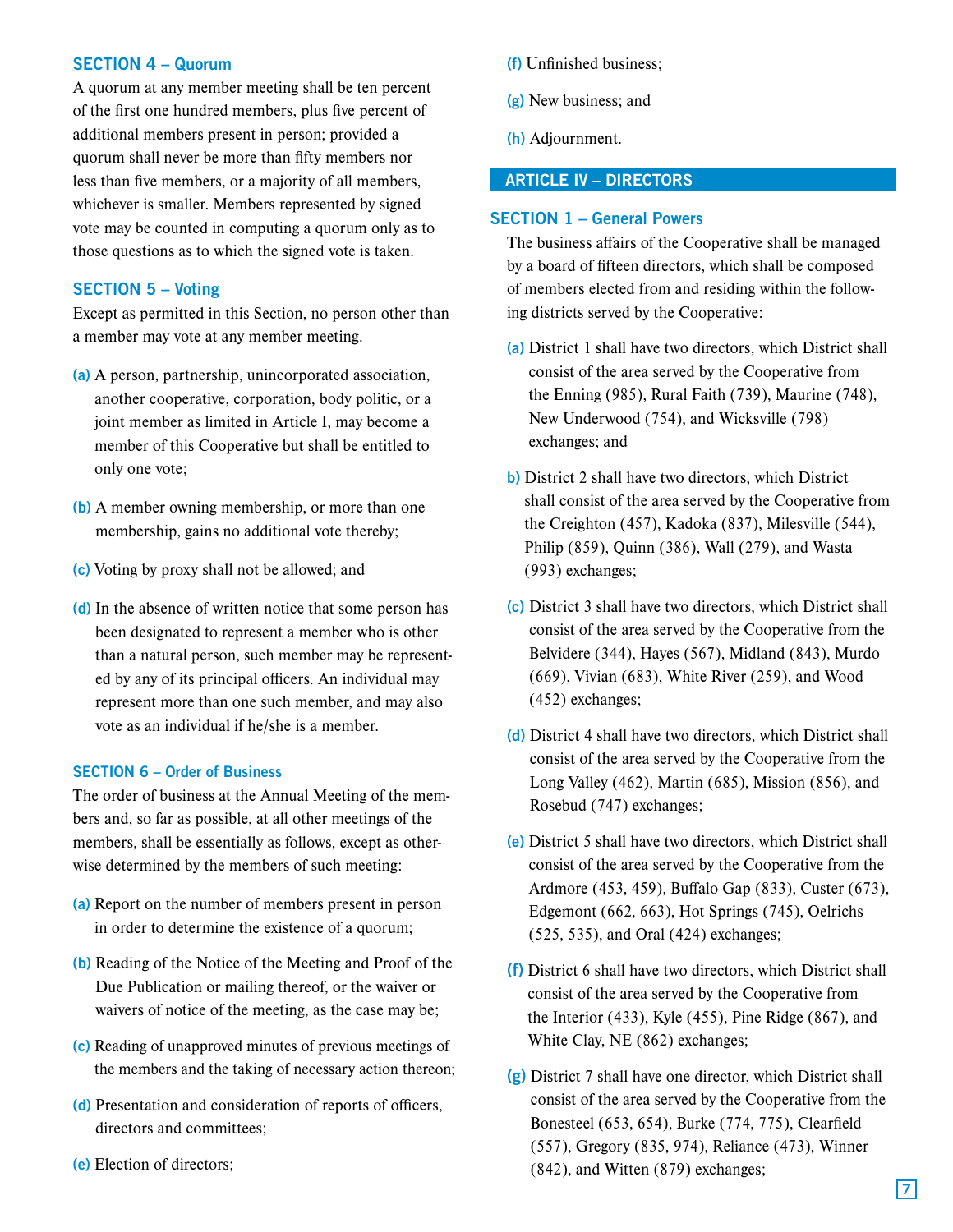- (h) District 8 shall have one director, which District shall consist of the area served by the Cooperative from the Armour (724), Avon (286), Corsica (946), Freeman (925), Lesterville (364), Menno (387), Plankinton (942), Scotland (583), and Springfield (369) exchanges; and
- (i) District 9 shall have one director, which District shall consist of the area served by the Cooperative from the Bridgewater (729), Canistota (296), Colton (446), Dell Rapids (428), Hartford/Wall Lake (526, 528), Humboldt/Montrose (363), and Marion (648) exchanges.

That the directors shall exercise all of the powers of the Cooperative, except as are by law, the Articles of Incorporation or these Bylaws conferred upon or reserved to the members, and specifically hereafter, by resolution, at any regular meeting of said Board, revise the boundaries of said districts and increase or diminish the number of directors allocated to each.

## SECTION 2 – Election and Tenure of Office

At each Annual Meeting, the directors shall be elected by ballot by the members at the Annual Meeting, as provided in these Bylaws, to serve for a period of four years or until their successors have been elected and shall have qualified; or to fill an unexpired term made vacant for any reason. The candidate for director receiving the highest number of votes shall be deemed elected. If there exists a tie vote between candidates, with the resulting failure of choice as to election of a director, such choice shall be determined by the drawing of lots under such procedure that all rights of the candidates involved in such tie are adequately safeguarded. If an election shall not be held on the day designated for the Annual Meeting or in any adjournment thereof, the Board of Directors shall cause an election to be held at a Special Meeting of the members within a reasonable time thereafter.

## SECTION 3 – Qualifications

- A. No person shall be eligible to become or remain a director or to hold any position of trust in the Cooperative who:
	- (a) Is not a member and bona fide resident in the district area served or to be served by the Cooperative; or
	- (b) Is in any way employed by or financially interested in a competing enterprise or a business engaged in selling communication service or supplies or

constructing or maintaining communication facilities, other than a business operating on a cooperative non-profit basis for the purpose of furthering rural telephony. Upon establishment of the fact that a director is holding office in violation of the foregoing provision, the Board shall remove such director from office.

- **B**. Eligibility of former employees for board membership and former board member for employment:
	- (a) No employee or former employee shall be eligible for election to the Board of Directors until five years has passed since the end of his or her employment.
	- (b) No director or former director shall be eligible for employment by the Cooperative until five years has passed since the end of his or her service as a director.

Nothing contained in this Section shall effect in any manner whatsoever the validity of any action taken at any meeting of the Board.

## SECTION 4 – Nominations

- (a) Directors shall be nominated by petition signed by not less than fifteen members who reside in the Director District. Only one member of a joint membership may sign a nominating petition.
- (b) The nominating petition shall state the name and address of the person running for director, and the number of the district in which he or she is running; each member signing said petition shall also date his or her signature and place his or her address on the petition.
- (c) The petition shall be filed at the headquarters of the Cooperative in Wall, South Dakota, or at the District Offices in Dell Rapids, Hartford, Hot Springs, or Mission, South Dakota, not less than thirty days prior to the Annual Meeting. Any petition received which has been mailed by first class mail, postage prepaid and postmarked thirty days prior to the Annual Meeting shall be deemed to have been filed in sufficient time.
- (d) Not less than sixty days before the Annual Meeting, the Secretary of the Corporation shall cause to be mailed to each member of a Director District entitled to vote thereon a notice that there is or will be a vacancy in the Director District, that any person who qualifies under the Bylaws may run for the director-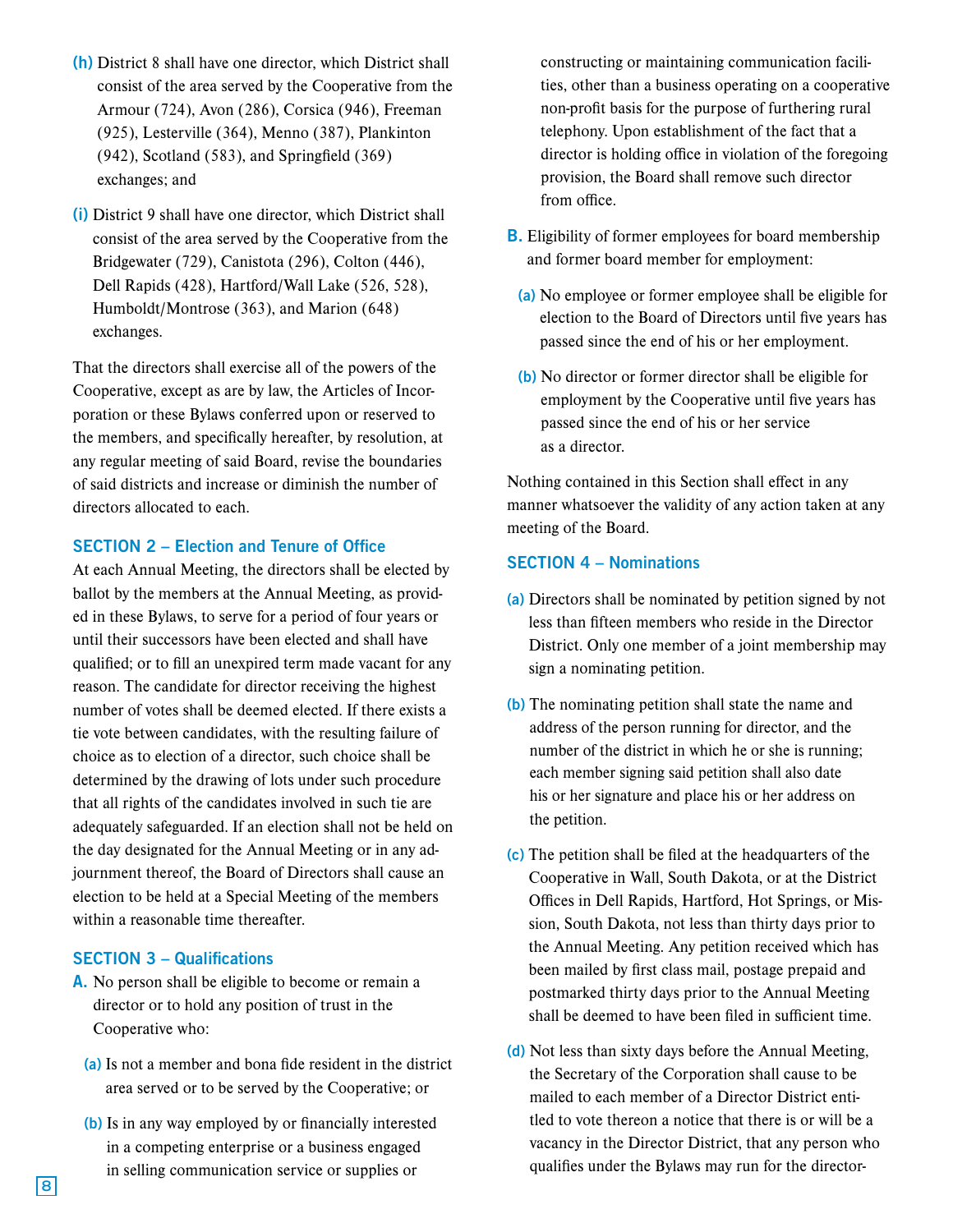ship, and that prior to running, a petition must be signed by fifteen members of the district, and filed no later than thirty days before the Annual Meeting. The notice shall contain the date, place and time of said Annual Meeting, and shall also state that a petition in proper form may be requested from the Cooperative headquarters or from the District Offices in Dell Rapids, Hartford, Hot Springs, or Mission and will be mailed to any member making said request.

- (e) If only one person files a petition in proper form within the proper time, that person shall be elected at the Annual Meeting. There shall be no nominations from the floor.
- (f) The Secretary of the Corporation shall also cause said notice required in Article IV, Section 4, sub-section (d), to be published one time in a legal newspaper which is published within the county in which the Director District is located, not less than sixty days before the Annual Meeting.

#### SECTION 5 – Removal of Directors by Members

Any member may bring charges against a director and, by filing with the Secretary such charges in writing, together with a petition signed by at least ten percent of the members, may request the removal of such director by reason thereof. Such director shall be informed in writing of the charges at least ten days prior to the meeting of the members at which the charges are to be considered and shall have an opportunity at the meeting to be heard in person or by counsel and to present evidence in respect of the charges; and the person or persons bringing charges against a director shall have the same opportunity. The question of the removal of such director shall be considered and voted upon at the meeting of the members and any vacancy created by such removal may be filled by vote of the members at such meeting without compliance with the foregoing provisions with respect to nominations.

## SECTION 6 – Vacancies

Subject to the provisions of these Bylaws with respect to the filling of vacancies caused by the removal of directors by the members, a vacancy occurring in the Board shall be filled by the affirmative vote of a majority of the remaining directors until the next annual meeting.

#### SECTION 7 – Compensation

Directors shall not receive any salary for their services as directors except that by resolution of the Board of

Directors an attendance fee and actual expenses, if any, shall be allowed for attending each meeting of the Board of Directors, committee meetings or any other meetings authorized by the Board. No director shall receive any compensation or any other benefits for serving the Cooperative except as determined by resolution of the Board of Directors, not to exceed compensation or other benefits that are available generally to the officers and employees. No director or close relative of a director shall receive compensation for serving the Cooperative in any other capacity unless the payment and amount of compensation shall be specifically authorized by a vote of the members or the service by such director or close relative shall have been certified by the Board as an emergency measure. Only the following shall constitute a close relative of a director: spouse, brother, brother-in-law, sister, sister-in-law, stepbrother, stepsister, son, stepson, son-in-law, daughter, stepdaughter, daughter-in-law, father, stepfather, father-inlaw, mother, stepmother, mother-in-law, niece by blood or by marriage, or nephew by blood or by marriage.

## ARTICLE V – MEETINGS OF DIRECTORS

## SECTION 1 – Regular Meetings

Regular meetings of the Board shall be held at such time and place as the Board may provide by resolution, within the service area, provided that no less than one meeting shall be held each calendar quarter.

#### SECTION 2 – Special Meetings

Special meetings of the Board may be called by the President or by any three directors, and it shall be the duty of the Secretary to cause notice of such meeting to be given as hereinafter provided. The President or the directors calling the meeting shall fix the time and place for the holding of the meeting.

### SECTION 3 – Notice of Directors' Meetings

Written notice of the time, place and purpose of any Special Meeting of the Board shall be delivered to each director not less than five days previous thereto either personally, or by mail, by or at the direction of the Secretary, or upon a default in duty by the Secretary, by the President, or the directors calling the meeting. If mailed, such notice shall be deemed to be delivered when deposited in the United States mail addressed to the director at his/her address as it appears on the records of the Co-op, with postage thereon prepaid. Notice of such meeting may be waived in writing.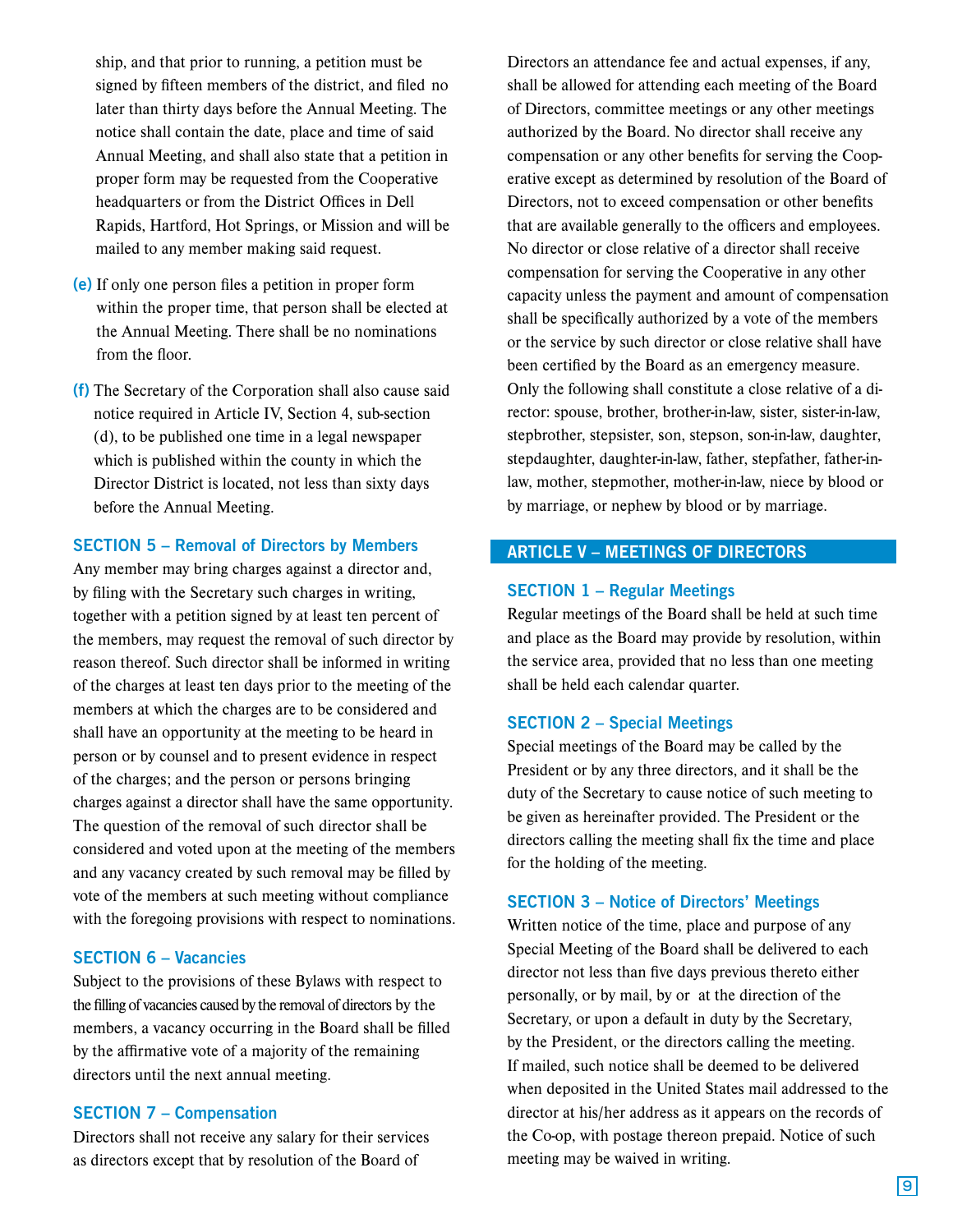## SECTION 4 – Quorum

A majority of the Board shall constitute a quorum, provided, that if less than such majority of the directors is present at said meeting, a majority of the directors present may adjourn the meeting from time to time; and provided further, that the Secretary shall notify any absent directors of the time and place of such adjourned meeting. The act of a majority of the directors present at a meeting at which a quorum is present shall be the act of the Board.

## ARTICLE VI – OFFICERS

### SECTION 1 – Number

The officers of the Co-op shall be a President, Vice President, Secretary, and Treasurer. The offices of Secretary and Treasurer may be held by the same person.

## SECTION 2 – Election and Term of Office

The officers shall be elected by ballot, annually, by and from the Board at the next regular meeting of the Board held after the Annual Meeting of the members. If the election of officers shall not be held at such meeting, such election shall be held as soon thereafter as conveniently may be. Each officer shall hold office until the first meeting of the Board following the next succeeding Annual Meeting of the members or until a qualified successor has been elected. Except as otherwise provided in these Bylaws, the vacancy in any office shall be filled by the Board for the unexpired portion of the term.

## SECTION 3 – Removal of Officers and Agents by Directors

Any officer or agent elected or appointed by the Board may be removed by the Board whenever in its judgment the best interest of the Co-op will be served thereby. In addition, any member of the Co-op may bring charges against an officer, and by filing with the Secretary such charges in writing together with a petition signed by ten percent of the members, may request the removal of such officer. The officer against whom such charges have been brought shall be informed in writing of the charges at least ten days prior to the Board meeting at which the charges are to be considered and shall have an opportunity at the meeting to be heard in person or by counsel and to present evidence in respect of the charges; and the person or persons bringing the charges against an officer shall have the same opportunity.

In the event the Board does not remove such officer, the question of the officer's removal shall be considered and voted upon at the next meeting of the members.

#### SECTION 4 – President

The President shall:

- (a) Be the principal executive officer of the Co-op, and unless otherwise determined by the members or the Board, shall preside at all meetings of the members and the Board;
- (b) Sign, with the Secretary, certificates of membership, the issue of which shall have been authorized by the Board or the members, and may sign any deeds, mortgages, deeds of trust, notes, bonds, contracts, or other instruments authorized by the Board to be executed, except in cases in which the signing and execution thereof shall be expressly delegated by the Board or by these Bylaws to some other officer or agent of the Coop; or shall be required by law to be otherwise signed or executed; and
- (c) In general perform all duties incident to the office of President and such other duties as may be prescribed by the Board from time to time.

## SECTION 5 – Vice-President

In the absence of the President, or in the event of his/her inability or refusal to act, the Vice-President shall perform the duties of the President, and when so acting, shall have all the powers and be subject to all the restrictions upon the President. The Vice-President shall also perform such other duties as from time to time may be assigned by the Board of Directors.

#### SECTION 6 – Secretary

The Secretary shall:

- (a) Keep the minutes of the meetings of the members and of the Board in one or more books provided for that purpose;
- (b) See that all notices are duly given in accordance with these Bylaws or as required by law;
- (c) Be custodian of the corporate records and of the seal of the Co-op and affix the seal of the Co-op to all certificates of membership prior to the issue thereof and to all documents, the execution of which on behalf of the Co-op under its seal is duly authorized in accordance with the provisions of these Bylaws;
- (d) Keep a register of the names and post office addresses of all members;
- (e) Sign, with the President, certificates of Membership, the issue of which shall have been authorized by the Board or the members;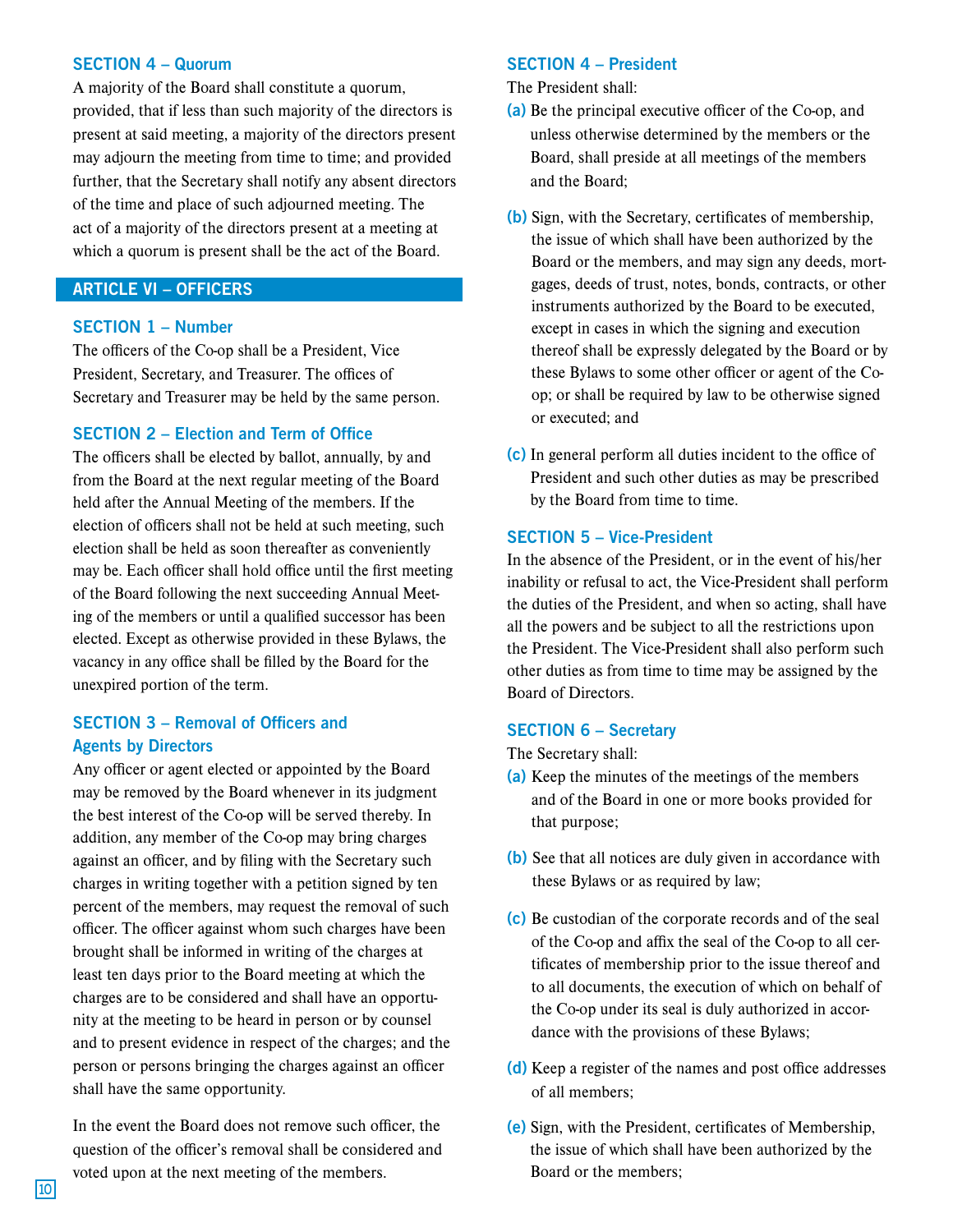- (f) Have general charge of the books of the Co-op;
- (g) Keep on file at all times a complete copy of the Articles of Incorporation and Bylaws of the Co-op containing all amendments thereto (which copy shall always be open to the inspection of any member) and at the expense of the Co-op forward a copy of the Bylaws and of all amendments thereto to each member; and
- (h) In general perform all other duties incident to the office of Secretary and such other duties as from time to time may be assigned to him/her by the Board of Directors.

## SECTION 7 – Treasurer

The Treasurer shall:

- (a) Have charge and custody of and be responsible for all funds and securities of the Co-op;
- (b) Be responsible for the receipt of and the issuance of receipts for all monies due and payable to the Co-op and for the deposit of all such monies in the name of the Co-op in such bank or banks as shall be selected in accordance with the provisions of these Bylaws; and
- (c) In general perform all the duties incident to the office of Treasurer and such other duties as from time to time may be assigned to him/her by the Board.

#### SECTION 8 – Manager

The Board of Directors shall have power to employ a manager, define his/her duties, fix his/her compensation and to dismiss him/her with or without cause at any time. The manager shall have charge of the business of the Association under the direction of the Board of Directors. He/she shall not be required to be a member of the Cooperative.

## SECTION 9 – Bonds of Officers

The Treasurer and any other officer or agent of the Co-op charged with the responsibility for the custody of any of its funds or property shall give bond in such sum and with such surety as the Board shall determine. The Board in its discretion may also require any other officer, agent or employee of the Co-op to give bond in such amount and with such surety as it shall determine.

#### SECTION 10 – Compensations

The powers, duties and compensation of officers, agents and employees shall be fixed by the Board, subject to the provisions of these Bylaws with respect to compensation for directors and close relative of directors.

#### SECTION 11 – Reports

The officers of the Co-op shall submit at each Annual Meeting of the members reports covering the business of the Co-op for the previous fiscal year. Such reports shall set forth the condition of the Co-op at the close of such fiscal year.

## ARTICLE VII – NON-PROFIT CORPORATION

#### SECTION 1 – Interest or Dividends on Capital Prohibited

The Co-op shall at all times be operated on a Cooperative non-profit basis for the mutual benefit of its patrons. No interest or dividends shall be paid or payable by the Co-op on any capital furnished by its patrons.

## SECTION 2 – Patronage Capital in Connection with Furnishing Communication Service

In the furnishing of communication service, the Cooperative's operations shall be so conducted that all patrons will, through their patronage, furnish capital for the Cooperative. In order to induce patronage and to assure that the Cooperative will operate on a non-profit basis the Cooperative is obliged to account on a patronage basis to all its patrons for all amounts received and receivable, both directly and indirectly from the furnishing of communication service. All such amounts (net proceeds) in excess of operating costs and expenses at the moment of receipt by the Cooperative are received with the understanding that they are furnished by the patrons as capital. This capital shall be distributed to the patrons as follows:

- (a) By allocation of credits into a capital account for each patron. The method of allocating such credits shall conform to generally accepted practices of telecommunications cooperatives. The specific methodology used will consider the sources of such receipts with consideration given to the measurement of both direct and indirect receipts.
- (b) The books and records of the Cooperative shall be set up and kept in such a manner that at the end of the fiscal year the amount of capital, if any, furnished by each patron is clearly reflected and credited in appropriate separate capital accounts for each activity of each patron. The Cooperative shall within a reasonable time after the close of the fiscal year, notify each patron of the amount of capital so credited to the patron's account. The individual capital accounts shall be maintained in a manner so that the capital furnished relative to the furnishing of communication services can be distinguished from the allocation of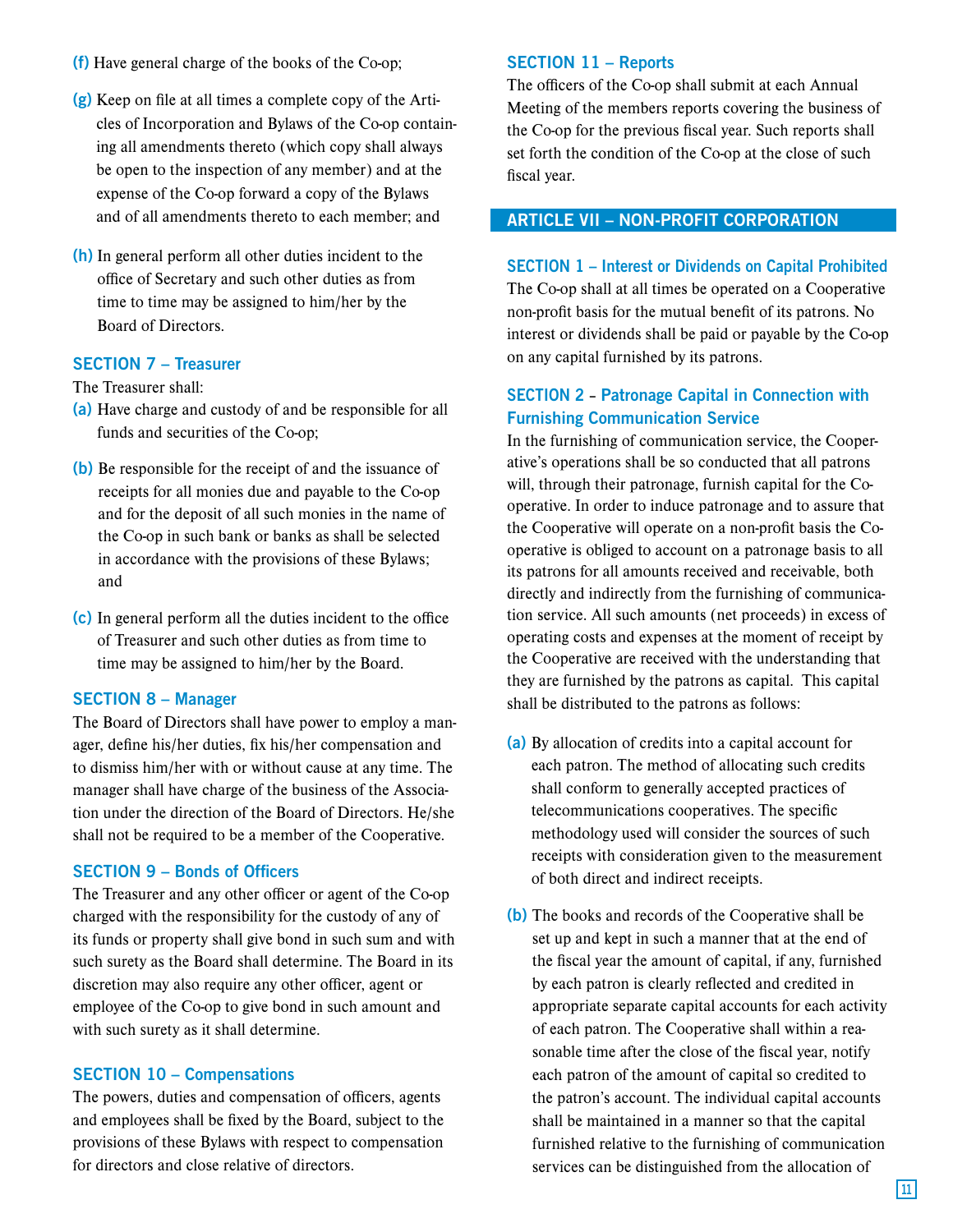capital derived from non-operating and other income. All such amounts credited to the capital account of any patron shall have the same status as though they had been paid to the patron in cash in pursuance of a legal obligation to do so, and the patron had then furnished the Cooperative corresponding amounts for capital.

- (c) All other amounts, including marketing activities, received by the Cooperative from its operations in excess of costs and expenses may, insofar as permitted by law be:
	- (1) used to offset any activity's losses incurred during the current or any prior fiscal year; and,
	- (2) to the extent not needed for that purpose, allocated to its patrons on a patronage basis, and any amount so allocated shall be included as a part of the capital credited to the accounts of patrons; or
	- (3) to establish permanent operating reserves, as herein provided.
- (d) The total of the patrons' capital credits shall be apportioned among the several patrons on the basis of their respective patronage of this Cooperative, and may be apportioned on the basis of their respective patronage of, and the net proceeds resulting from, the operations of the various pools or departments of this Cooperative and from the various kinds, qualities, and values of products for service or equipment, provided that there shall be no distinction or discrimination between patrons who are members and patrons who are not members.
- (e) In the event of dissolution or liquidation of the Cooperative, after all outstanding indebtedness of the Cooperative shall have been paid, outstanding capital credits shall be retired without priority on a pro-rata basis before any payments are made on account of property rights of members. If, at any time prior to dissolution or liquidation, the Board of Directors shall determine that the financial condition of the Cooperative will not be impaired thereby, the capital then credited to patrons' accounts may be retired in full or in part. Any such retirements of capital shall be at the discretion and direction of the Board as to timing, method and type of retirement and may include the retirement of capital furnished from non-operating and other income on a cycle basis different from the

retirement of capital furnished relative to communication services.

- (f) Capital credited to the account of each patron shall be assignable only on the books of the Cooperative pursuant to written instructions from the assignor and only to successors in interest or successors in occupancy in all or in part of such patron's premises served by the Cooperative unless the Board of Directors, acting under policies of general application, shall determine otherwise.
- (g) Notwithstanding any other provision of these Bylaws, the Board of Directors, at its discretion, shall have the power at any time upon the death of any patron, if the legal representatives of his/her estate shall request in writing that the capital credited to any such patron be retired prior to the time such capital would otherwise be retired under the provisions of these Bylaws, to retire capital credited to any such patron immediately upon such terms and conditions as the Board of Directors, acting under policies of general application, and the legal representatives of such patron's estate shall agree upon; provided, however, that the financial condition of the Cooperative will not be impaired thereby.
- (h) The patrons of the Cooperative, by dealing with the Cooperative, acknowledge that the terms and provisions of the Articles of Incorporation and Bylaws shall constitute and be a contract between the Cooperative and each patron, and both the Cooperative and the patrons are bound by such contract, as fully as though each patron had individually signed a separate instrument containing such terms and provisions. The provisions of this Article of the Bylaws shall be called to the attention of each patron of the Cooperative by posting in a conspicuous place in the Cooperative's office.

## ARTICLE VIII – DISPOSITION OF PROPERTY

The Co-op may not sell, mortgage, lease, or otherwise dispose of or encumber all of its property unless such sale, mortgage, lease, or other disposition or encumbrance is authorized at a meeting of the members thereof by the affirmative vote of not less than three-fourths of all of the members of the Co-op, and unless the notice of such proposed sale, mortgage, lease, or other disposition or encumbrance shall have been contained in the notice of the meeting, provided, however, that notwithstanding anything herein contained, the Board of Directors of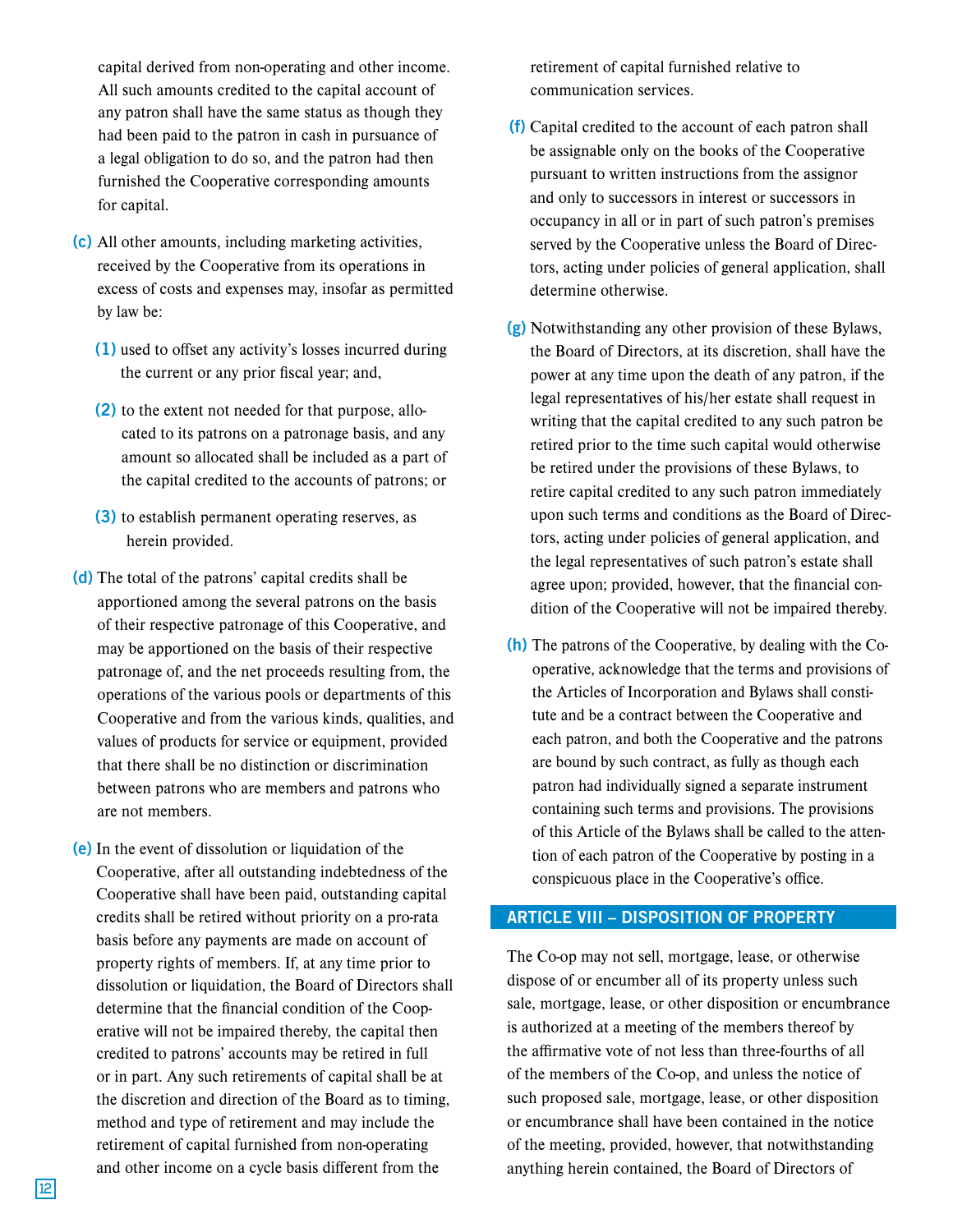the Co-op without authorization by the members thereof, shall have full power and authority to authorize the execution and delivery of a mortgage or mortgages or a deed or deeds of trust upon, or the pledging or encumbering of any or all of the property, assets, rights, privileges, licenses, franchises, and permits of the Co-op whether acquired or to be acquired, and wherever situated, as well as the revenues and disposition of income therefrom, all upon such terms and conditions as the Board shall determine, to secure any indebtedness of the Co-op to the United States of America or any instrumentality or agency thereof; provided further that the Board may upon the authorization of a majority of those members of the Co-op present at a meeting of the members thereof, sell, lease, or otherwise dispose of all or a substantial portion of its property to another coop or foreign corporation doing business in this state pursuant to the Act under which this Co-op is incorporated.

## ARTICLE IX – SEAL

The Corporate seal of the Co-op shall be in the form of a circle and shall be inscribed thereon the name of the Co-op and the words "Corporate Seal of South Dakota."

## ARTICLE X – FINANCIAL TRANSACTIONS

## SECTION 1 – Contracts

Except as otherwise provided in these Bylaws, the Board may authorize any officer or officers, agent or agents to enter into any contract or execute and deliver any instrument in the name and on behalf of the Co-op and such authority may be general or confined to specific instances.

#### SECTION 2 – Check, Drafts, Etc.

All checks, drafts, or other order for the payment of money, and all notes, bonds or other evidences of indebtedness issued in the name of the Co-op shall be signed by such officer or officers, agent or agents, employee or employees of the Co-op and in such manner as shall from time to time be determined by resolution of the Board.

### SECTION 3 – Deposits

All funds of the Co-op shall be deposited from time to time to the credit of the Co-op in such bank or banks as the Board may select.

#### SECTION 4 – Fiscal Year

The fiscal year of the Cooperative shall begin on the first day of January of each year and shall end on the thirty-first day of December in the same year.

## ARTICLE XI – MISCELLANEOUS

#### SECTION 1 – Membership in Other Organizations

The Cooperative may become a member of or purchase stock in any other cooperative association complying with the cooperative law of the State of South Dakota, upon the affirmative vote of a majority of the Board.

#### SECTION 2 – Waiver of Notice

Any member or director may waive in writing any notice of a meeting required to be given by these Bylaws. The attendance of a member or director at any meeting shall constitute a waiver of notice of such meetings by such member or director, except in case a member or director shall attend a meeting for the express purpose of objecting to the transaction of any business on the ground that the meeting has not been lawfully called or convened.

#### SECTION 3 – Rules and Regulations

The Board shall have power to make and adopt such rules and regulations, not inconsistent with law, the Articles of Incorporation or these Bylaws, as it may deem advisable for the management of the business and affairs of the Cooperative.

#### SECTION 4 – Accounting System and Reports

The Board shall cause to be established and maintained a complete accounting system which, among other things, and subject to applicable laws, rules and regulations of any regulatory body, shall conform to such accounting system as may from time to time be designated by the Administrator of RUS of the United States of America. The Board shall, also, after the close of each fiscal year, cause to be made a full and complete audit of the accounts, books and financial condition of the Cooperative as of the end of such fiscal year. Such reports shall be submitted to the members at the next following Annual Meeting.

## ARTICLE XII – AMENDMENTS

#### SECTION 1 – By Members

These Bylaws may be altered, amended or repealed by a majority vote of the members voting and attending any Regular or Special Meeting, provided the notice of such meeting shall have contained a copy of the proposed alteration, amendment or repeal.

#### SECTION 2 – By Directors

The Board of Directors may amend Article I, IV, and VII provided that the alterations, amendments or repeal be reported at the next regular member meeting.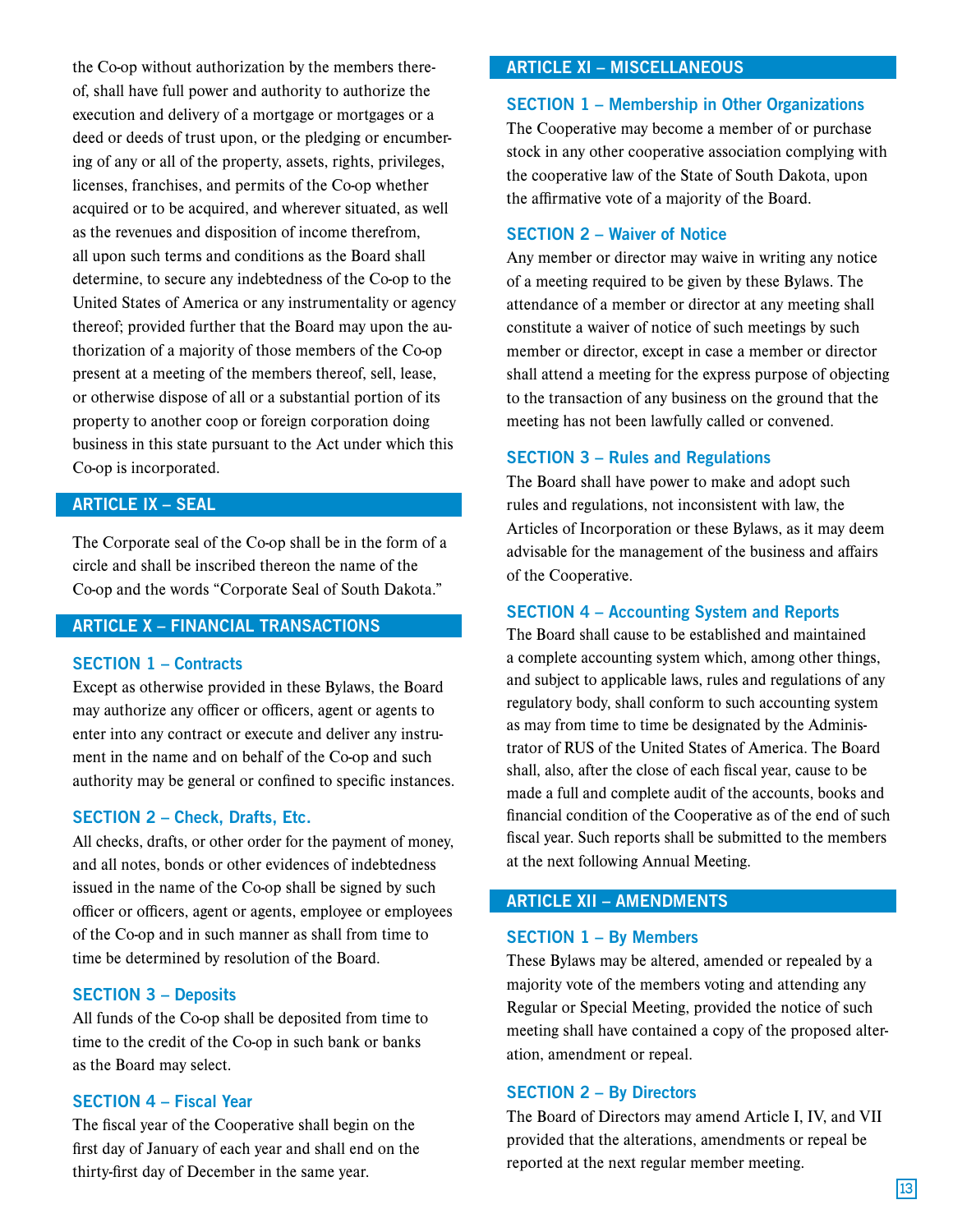## STATEMENT OF NON-DISCRIMINATION

In accordance with Federal civil rights law and U.S. Department of Agriculture (USDA) civil rights regulations and policies, the USDA, its Agencies, offices, and employees, and institutions participating in or administering USDA programs are prohibited from discriminating based on race, color, national origin, religion, sex, gender identity (including gender expression), sexual orientation, disability, age, marital status, family/parental status, income derived from a public assistance program, political beliefs, or reprisal or retaliation for prior civil rights activity, in any program or activity conducted or funded by USDA (not all bases apply to all programs). Remedies and complaint filing deadlines vary by program or incident.

Persons with disabilities who require alternative means of communication for program information (e.g., Braille, large print, audiotape, American Sign Language, etc.) should contact the responsible Agency or USDA's TARGET Center at (202) 720-2600 (voice and TTY) or contact USDA

through the Federal Relay Service at (800) 877-8339. Additionally, program information may be made available in languages other than English.

To file a program discrimination complaint, complete the USDA Program Discrimination Complaint Form, AD-3027, found online at: www.ascr.usda.gov/filingprogram-discrimination-complaint-usda-customer at any USDA office or write a letter addressed to USDA and provide in the letter all of the information requested in the form. To request a copy of the complaint form, call (866) 632-9992. Submit your completed form or letter to USDA by:

(1) mail:

U.S. Department of Agriculture Office of the Assistant Secretary for Civil Rights 1400 Independence Avenue, SW Washington, D.C. 20250-9410;

- (2) fax: (202) 690-7442
- (3) email: program.intake@usda.gov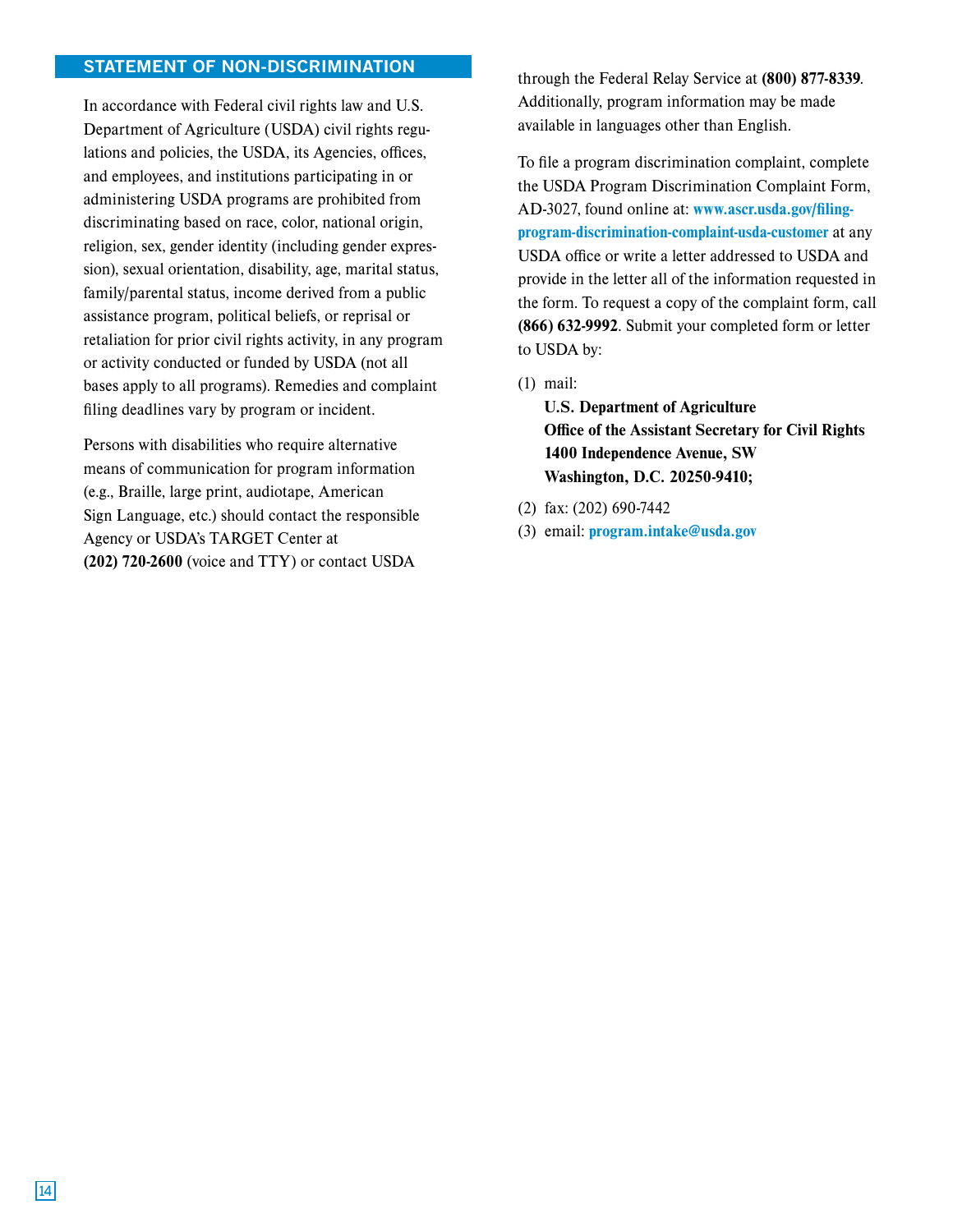## **DIRECTOR DISTRICTS**





Visit goldenwest.com/board for a list of current board members.